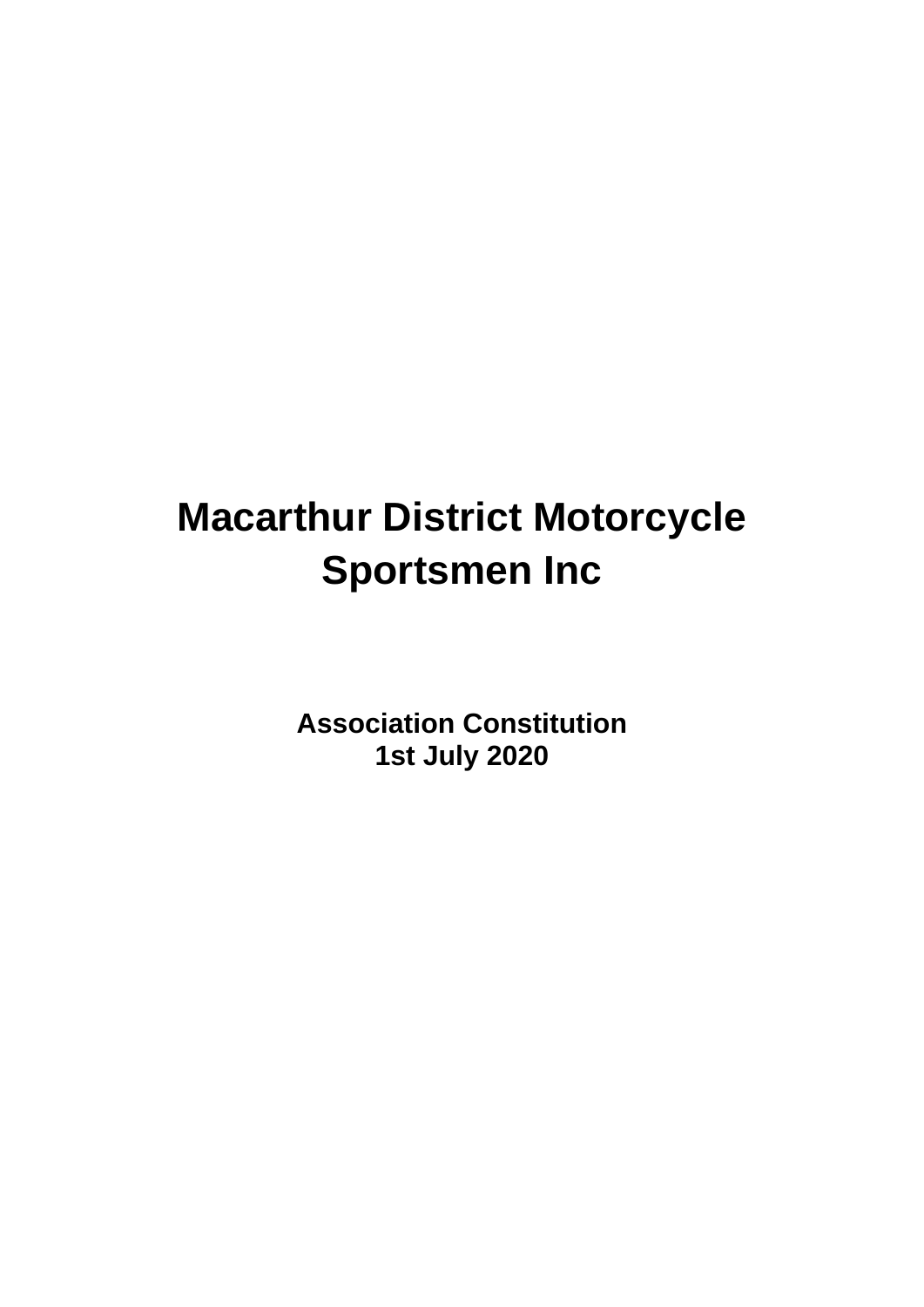# **Contents**

#### **Part 1**

#### **Interpretation and objects**

- 1. Definitions
- 2. Interpretation of constitution
- 3. Association is non-profit
- 4. Liability of members

#### **Part 2**

#### **Terms of Membership**

- 5. Membership qualification
- 6. Application procedure
- 7. Fees and subscriptions
- 8. Cessation of membership
- 9. Membership entitlements not transferable
- 10. Resignation of membership

#### **Part 3**

#### **The Committee**

- 11. Public officer
- 12. Members' reserve power
- 13. Committee to take decisions collectively
- 14. Committee may delegate
- 15. Number of committee members
- 16. Composition of committee
- 17. Methods of appointing committee members
- 18. Termination of committee members
- 19. Casual vacancies
- 20. Calling of committee meeting
- 21. Participation in committee's meetings
- 22. Quorum for committee meetings
- 23. Chairing of committee meetings
- 24. Casting vote

#### **Part 4**

#### **Member's general meetings**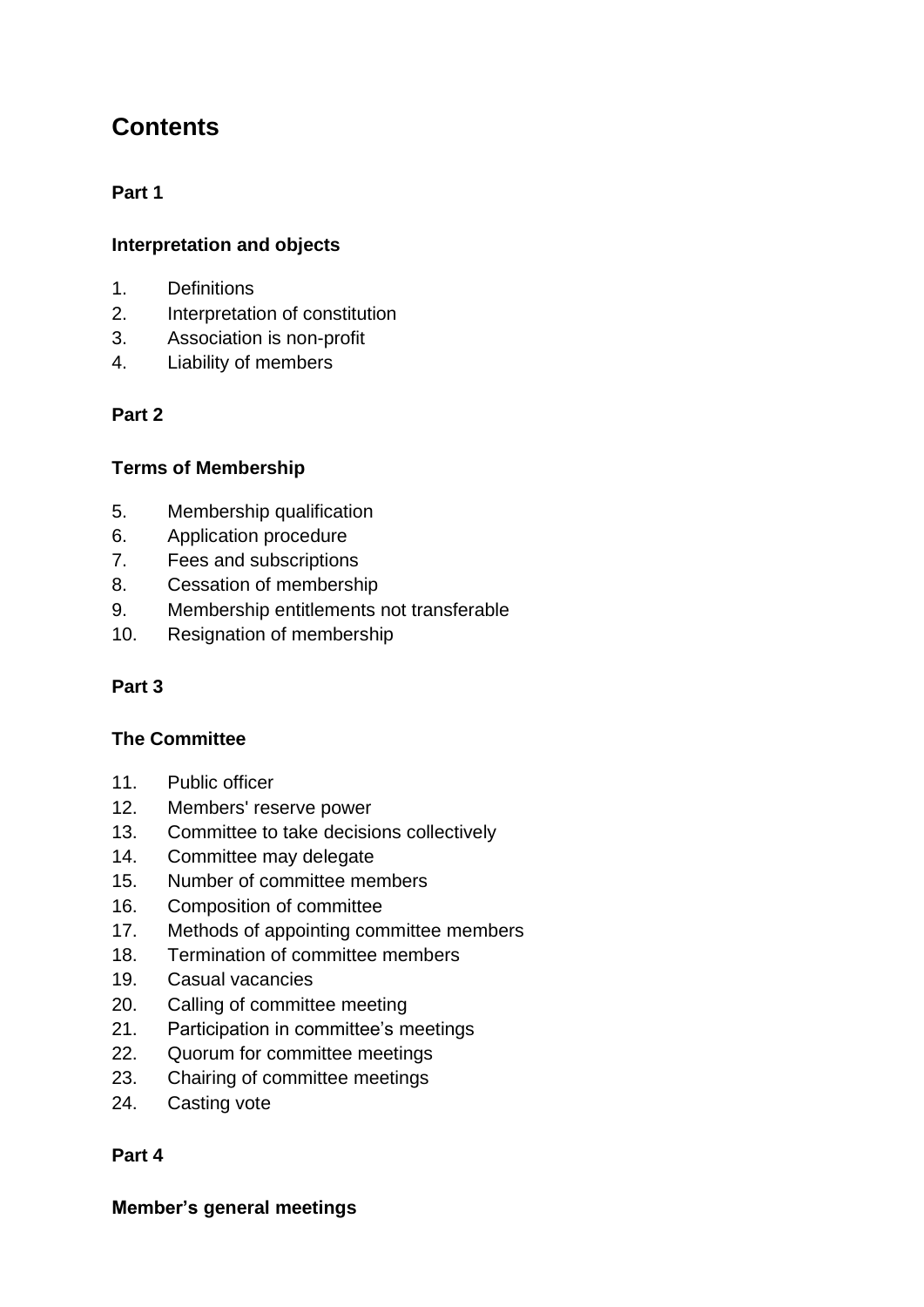- 25. Annual general meeting
- 26. Calling an annual general meeting or special general meeting
- 27. Decisions making at annual general meeting
- 28. Special general meeting
- 29. Notice period for general meetings
- 30. Quorum for general meetings
- 31. Chairing general meetings
- 32. Adjournment
- 33. Voting: general
- 34. Casting vote

#### **Part 5**

#### **Dispute resolutions**

- 35. Complaint procedure
- 36. Resolution of disputes

#### **Part 6**

#### **Administrative matters**

- 37. Insurance
- 38. Source of funds
- 39. Management of funds
- 40. Distribution of property on winding up of association
- 41. Custody of documents
- 42. Register of members
- 43. Inspection of documents
- 44. Means of communication to be used
- 45. Employee Rights
- 46. Property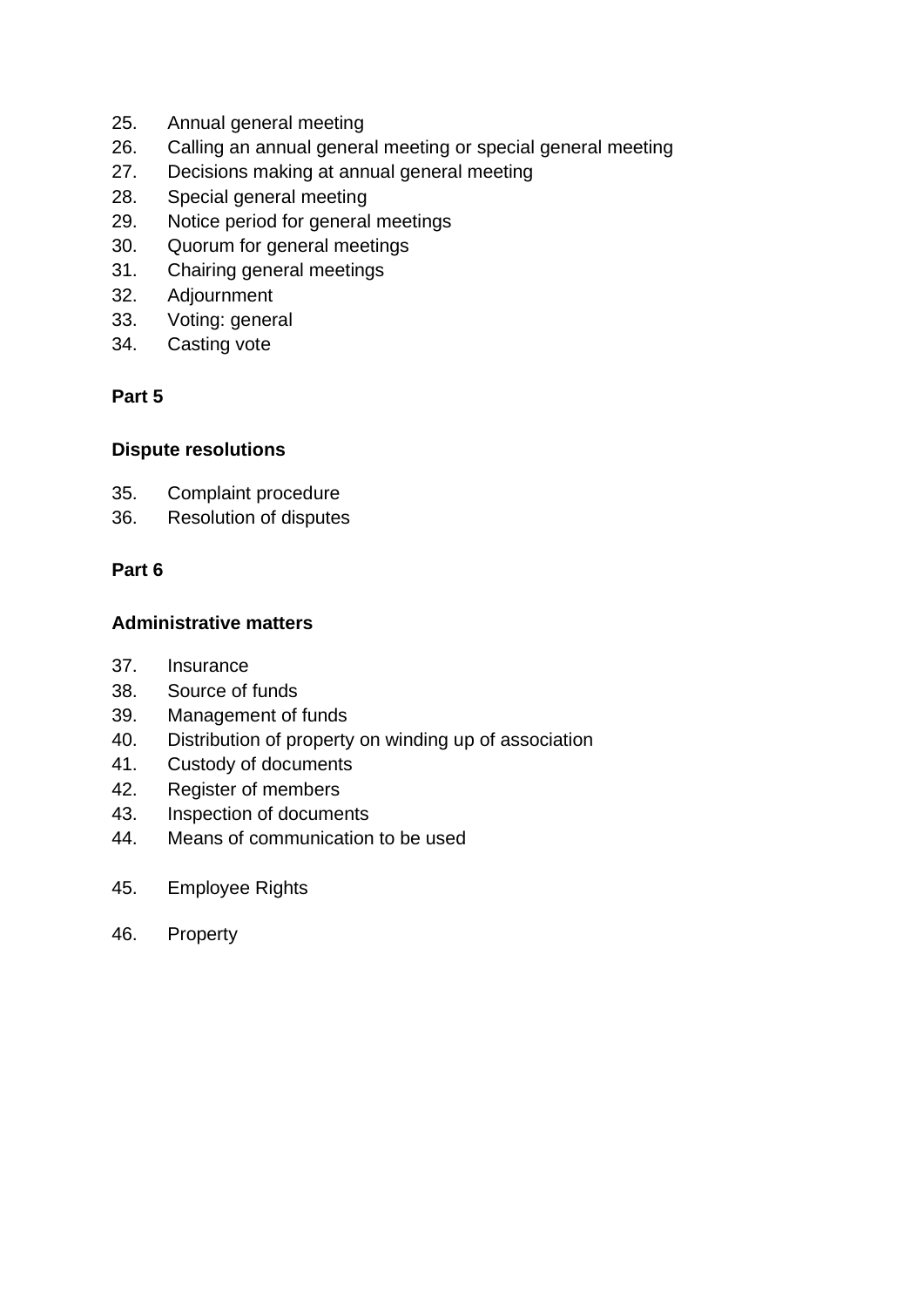**Associations Incorporation Act 2009**

#### **Constitution of**

#### **Macarthur District Motorcycle Sportsmen Inc**

**of**

Lots 1-9 Brian Road

Appin 2560

"Association"

# **Part 1**

# **Interpretation and statement of liability**

#### **1. Definitions**

These definitions apply unless the context requires a different interpretation:

| "Act"                    | means the Associations Incorporation Act 2009.                                                                              |
|--------------------------|-----------------------------------------------------------------------------------------------------------------------------|
| "Annual General Meeting" | means the annual general meeting of the<br>association.                                                                     |
| "Financial Year"         | means the year beginning on 1st July, the date<br>to which the accounts of the association will<br>continue to be prepared. |
| "Member"                 | means any person who has paid for Membership<br>of the association.                                                         |
| "Membership"             | means membership of the association as set out<br>in the constitution.                                                      |
| "Ordinary resolution"    | means a resolution other than the Special<br>Resolution.                                                                    |
| "Regulations"            | means the Associations Incorporation Regulation<br>2016.                                                                    |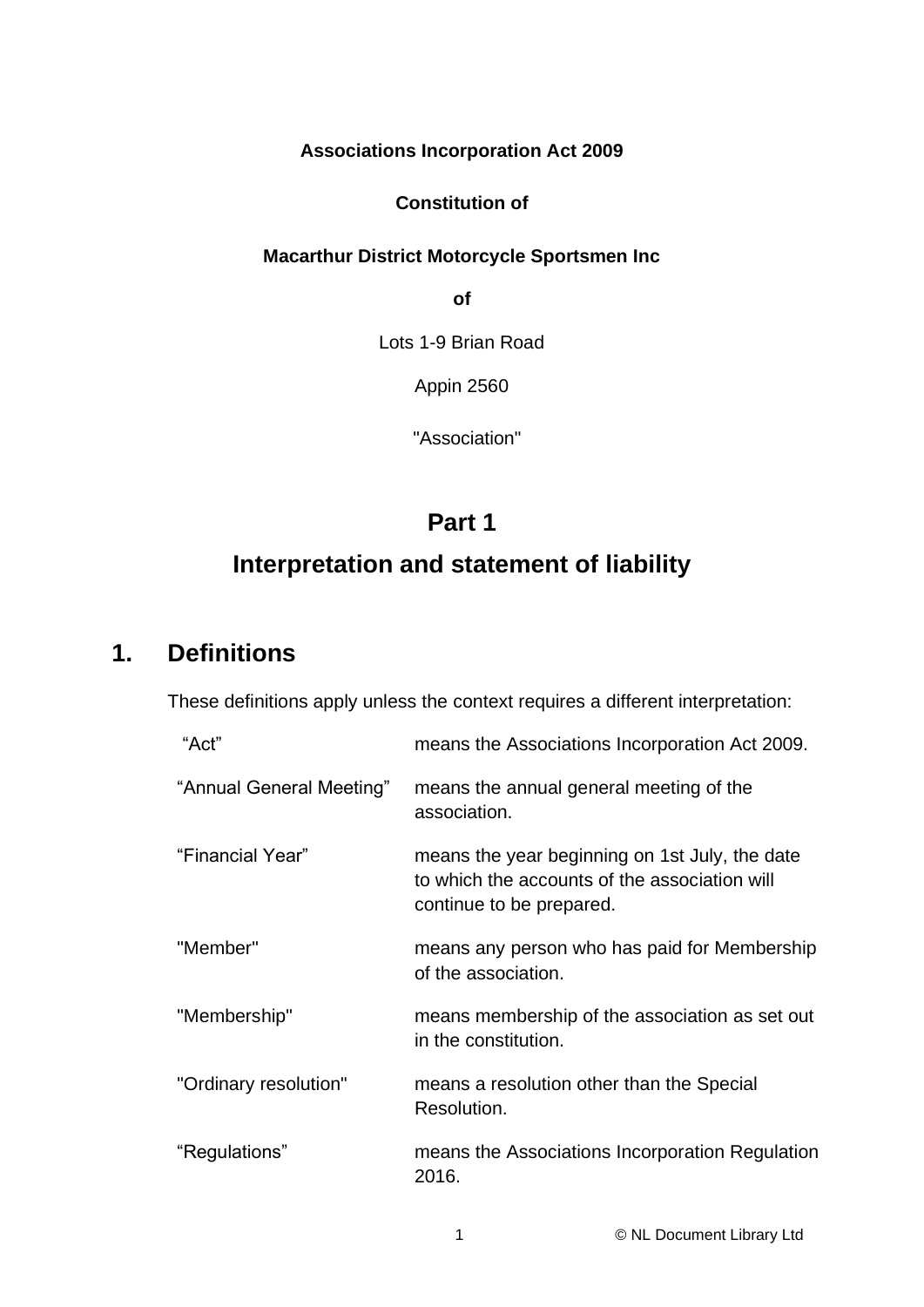| "Special General Meeting" | means a general meeting of the association<br>other than an Annual General Meeting. |
|---------------------------|-------------------------------------------------------------------------------------|
| "Special Resolution"      | has the meaning given in section 39 of the<br>Associations Incorporation Act 2009.  |

#### **2. Interpretation**

Unless the context otherwise requires, other words or expressions contained in this constitution bear the same meaning as in the Associations Incorporation Act 2009 as applicable on the date when this constitution become binding on the association.

The provisions of the Interpretation Act 1987 apply to and in respect of this constitution in the same manner as those provisions would so apply if this constitution were an instrument made under the Act.

### **3. Association is non-profit**

Subject to the Act and the Regulation, the association must apply its funds and assets solely in pursuance of the objects of the association and shall not conduct its affairs so as to provide a pecuniary gain for any of its members.

### **4. Liability of members**

The liability of each member is limited to the amount that each member is required to pay under this constitution, in the event of its being wound up while he is a member for:

- 4.1. payment of the association's debts and liabilities, and
- 4.2. payment of the costs, charges and expenses of winding up.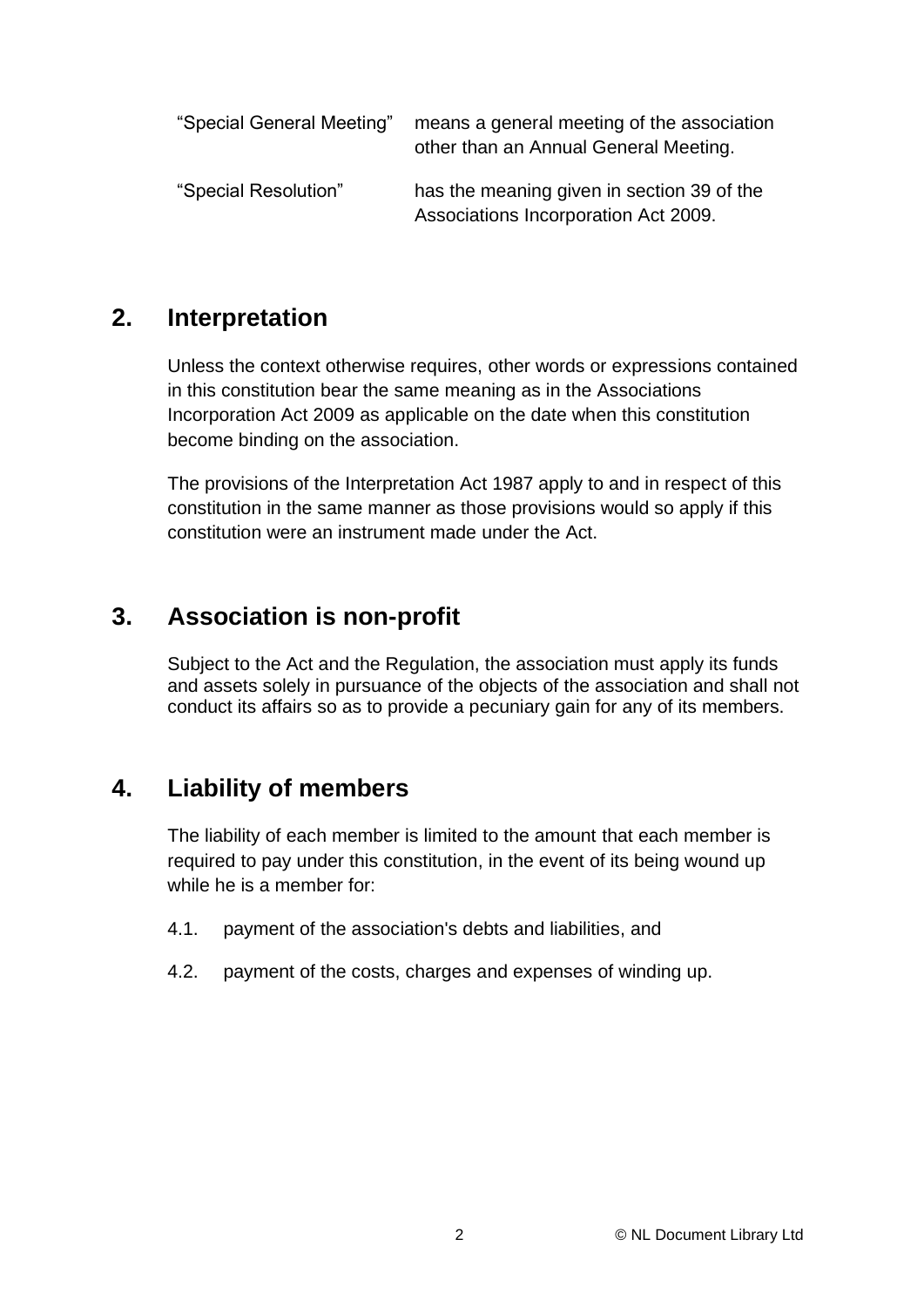# **Part 2**

# **Terms of Membership**

# **5. Membership qualification**

- 5.1. Only an individual / natural person of whom the committee does not disapprove, is eligible for membership of the association.
- 5.2. A person can become member of the association if he has applied and been approved for membership of the association in accordance with the procedure set out in this part of the constitution.

# **6. Application procedure**

- 6.1. An application by a person for membership of the association must be by completion of application form or by electronic membership entry.
- 6.2. After payment, the secretary shall enter the applicant's name in the register of members whereupon the applicant becomes a member of the association.

# **7. Fees and subscriptions**

- 7.1. On admission to membership an applicant shall pay:
	- 7.1.1 the admission fee
	- 7.1.2 the annual subscription fee or
- 7.2. Each member shall pay the annual subscription, as determined by the committee, on the anniversary of member's original joining date.
- 7.3. Each time a member uses association's premises and facilities, he shall pay riding fee as determined by the committee from time to time.

# **8. Cessation of membership**

A person ceases to be a member of the association if the person:

8.1. dies, or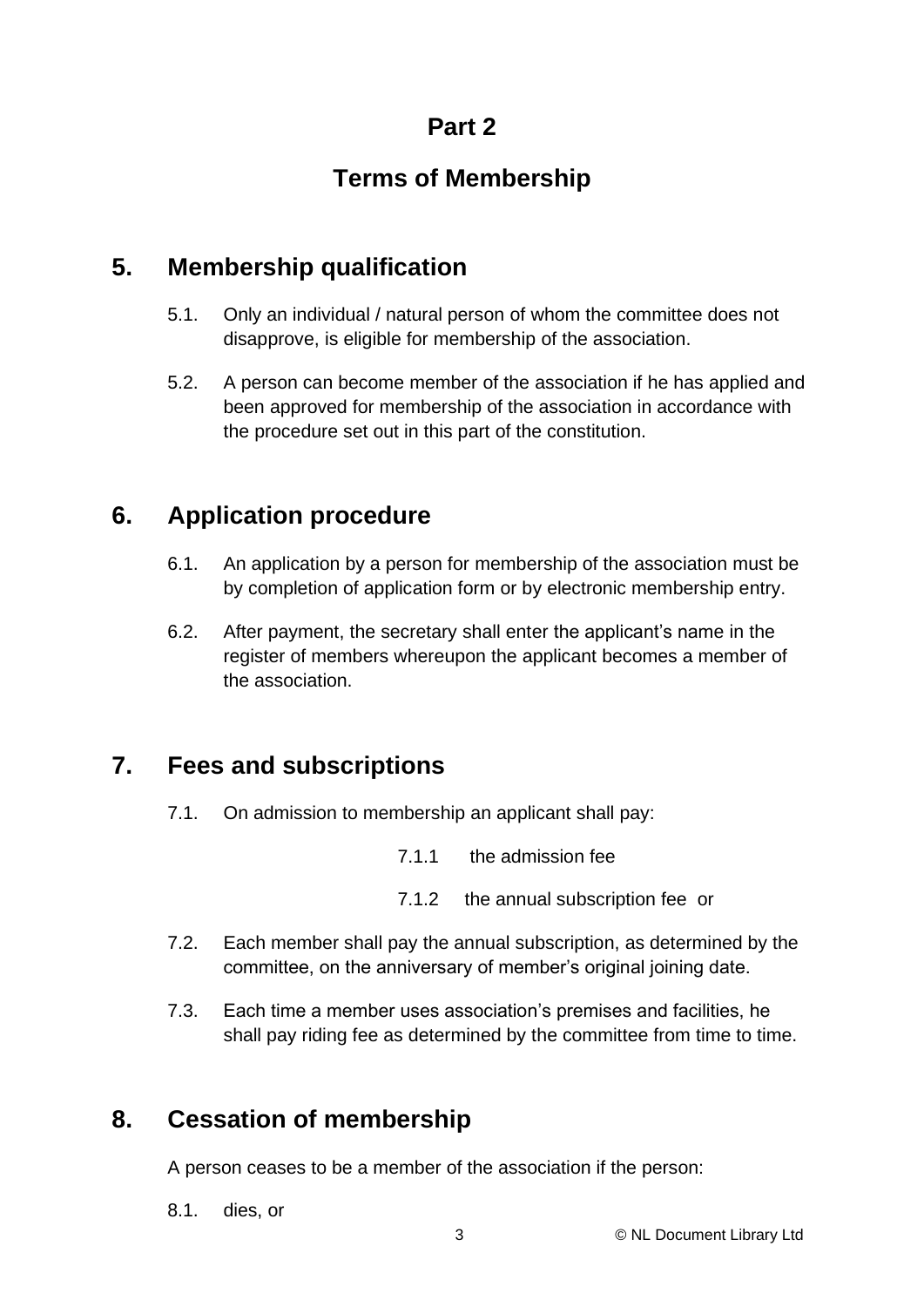- 8.2. resigns membership, or
- 8.3. is expelled from the association, or
- 8.4. fails to pay the annual membership fee or any other sum required under this constitution within 3 months after the fee is due.

#### **9. Membership entitlements not transferable**

A member's right, privilege or obligation which he has by reason of being a member of the association:

- 9.1. is not transferrable nor transmitted to another person, and
- 9.2. terminates on cessation of the person's membership.

# **10. Resignation of membership**

- 10.1. A member of the association may resign by giving at least one month's written notice of his resignation to the secretary.
- 10.2. On the expiration of the period of notice, the member ceases to be a member.
- 10.3. The secretary shall make an appropriate entry in the register of members recording the date on which the member ceased to be a member.

# **Part 3**

# **The Committee**

# **Committee's powers and responsibilities**

### **11. Public officer**

The public officer of the association is Peter Dow.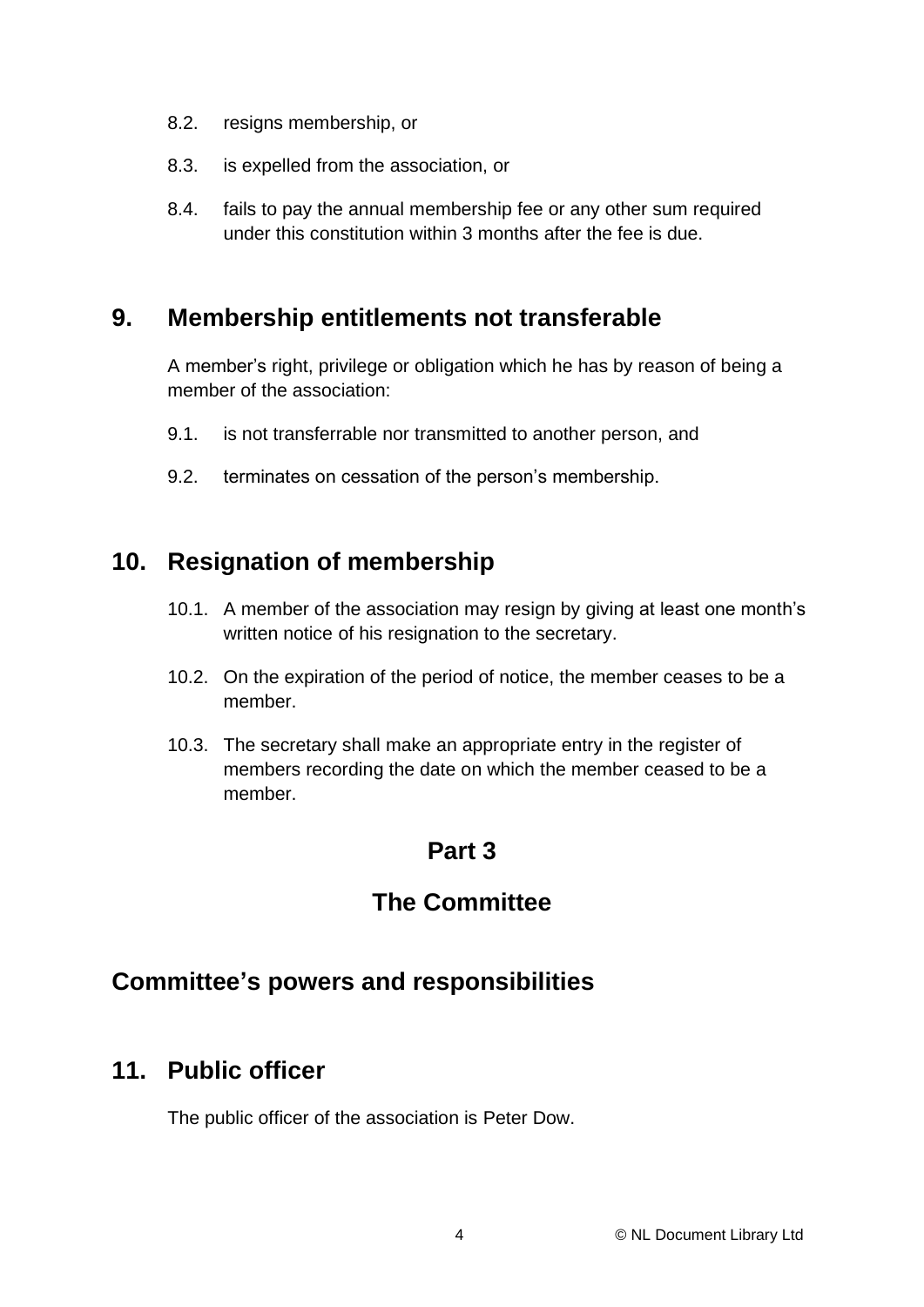#### **12. Members' reserve power**

- 12.1. The members may, by special resolution, direct the committee to take, or refrain from taking, specified action.
- 12.2. No such special resolution invalidates anything which the committee has done before the passing of the resolution.

#### **13. Committee to take decisions collectively**

- 13.1. The general rule about decision-making by committee is that any decision of the committee must be either a majority decision at a meeting or a decision taken in accordance with sub-paragraph 2.
- 13.2. A decision of the committee is taken in accordance with this paragraph when all eligible committee members indicate to each other by any means that they share a common view on a matter.
- 13.3. A decision may take the form of a resolution in writing, copies of which have been signed by each committee member.
- 13.4. A decision may not be taken in accordance with this paragraph if the committee member would not have formed a quorum at such a meeting.
- 13.5. The general duty of the committee is to control and manage the affairs of the association.
- 13.6. A decision of the committee on any on the following matters must be ratified by the passing of a special resolution of the members in general meeting:
	- 13.6.1 any contract between the association and an officer of the committee;
	- 13.6.2 alteration in the rights of the members;
	- 13.6.3 appointment or removal of the employees of the association;
	- 13.6.4 disposal of any of the assets or property of the association.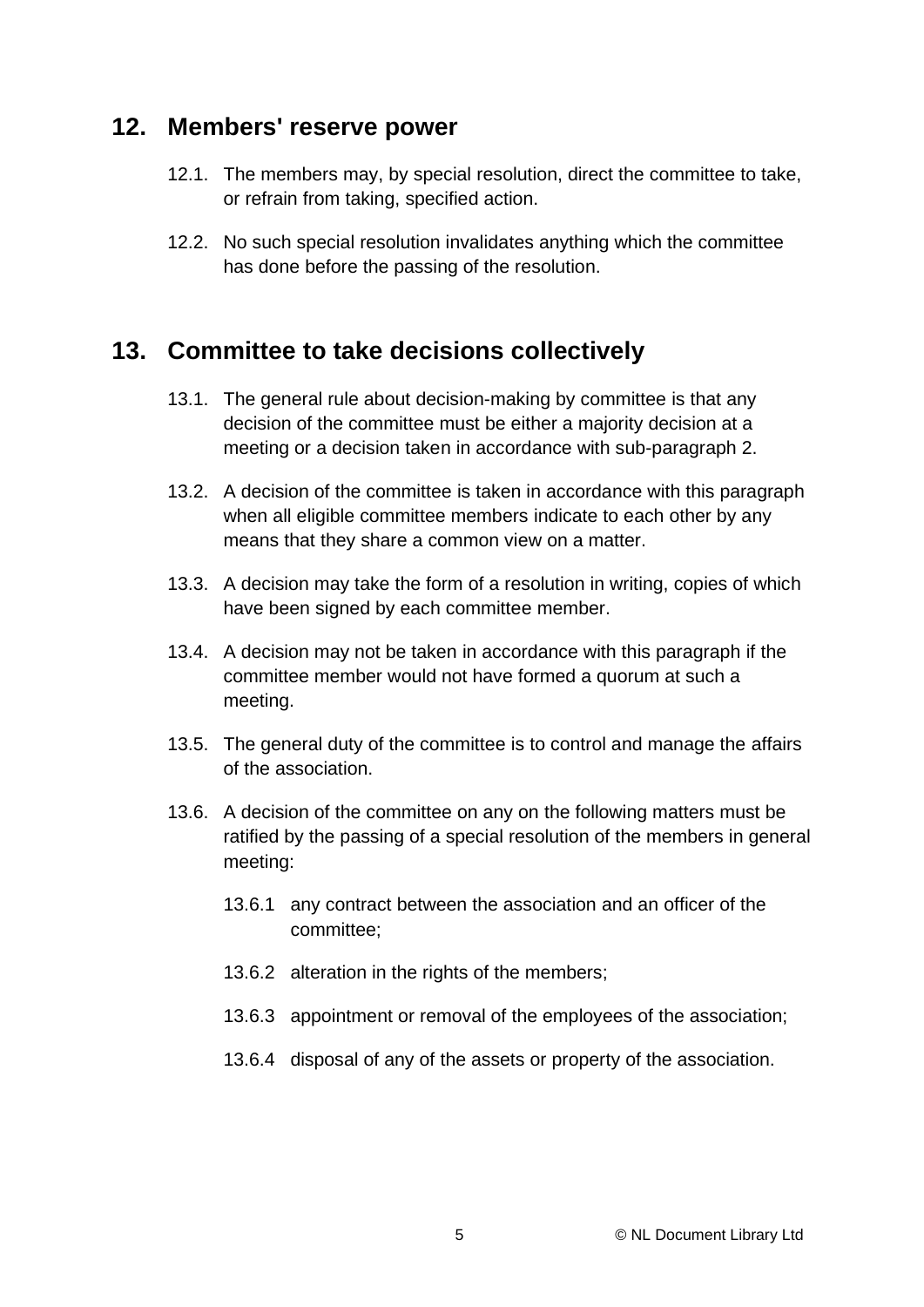#### **14. Committee may delegate**

- 14.1. The committee may instruct or appoint, in writing, one or more subcommittees.
- 14.2. The committee may not delegate the following powers to a subcommittee, except the following:
	- 14.2.1 this power of further delegation, and
	- 14.2.2 a function which is a duty imposed on the committee by the Act or by any other law.
- 14.3. The committee may revoke any delegation under this paragraph.

## **Appointment of committee**

#### **15. Number of committee members**

There shall be voting committee members.

#### **16. Composition of committee**

- 16.1. The committee shall consist of:
	- 16.1.1 the office-bearers of the association, and
	- 16.1.2 at least three ordinary committee members,
- 16.2. The office-bearers of the association are as follows:
	- 16.2.1 President 16.2.2 Vice-president 16.2.3 Treasurer,
	- 16.2.4 Secretary.
- 16.3. Except the offices of president and vice-president, a committee member may hold up to two offices at same time.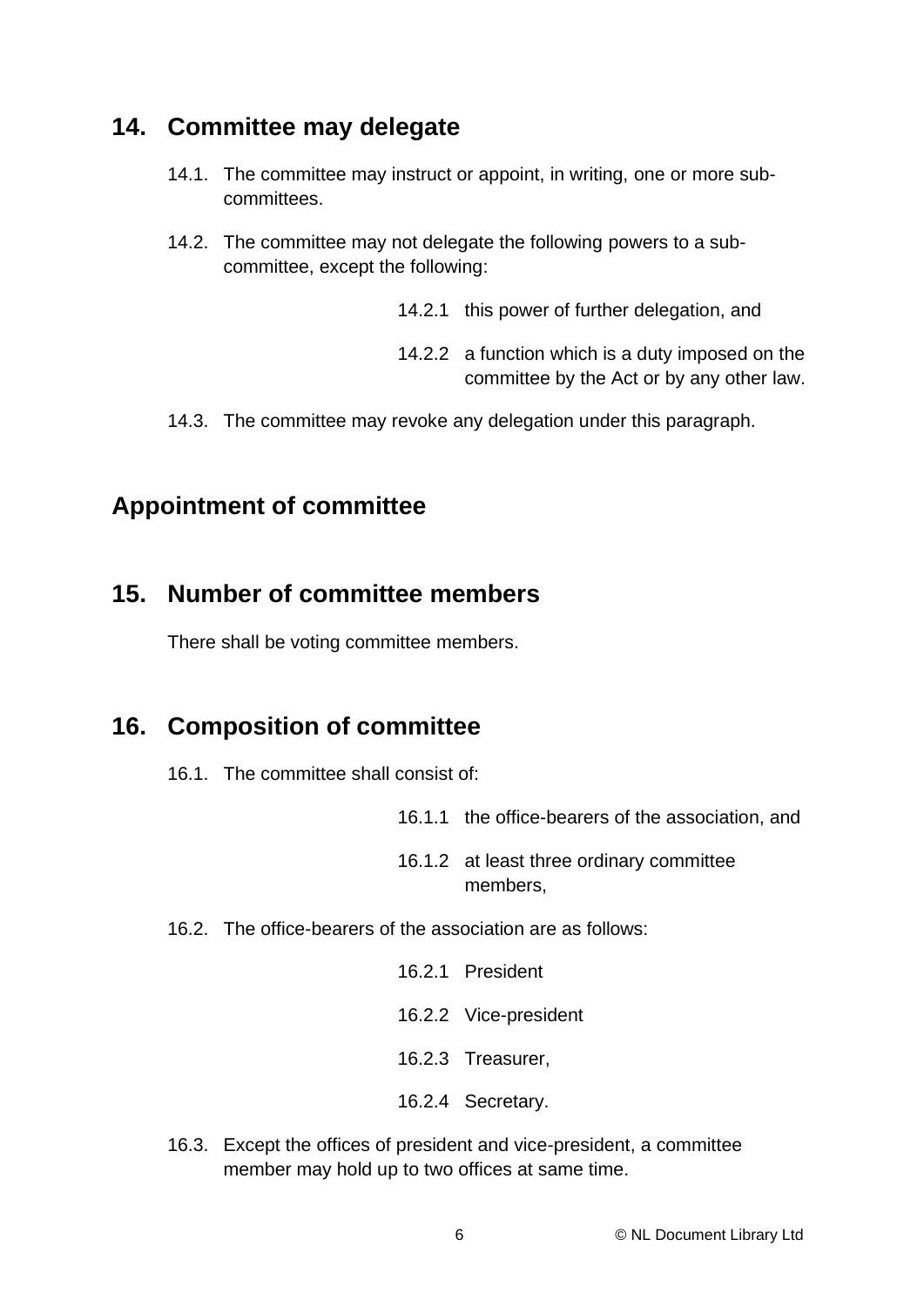### **17. Methods of appointing committee members**

- 17.1. A person who holds membership at least for two years can be nominated as a candidate for election as an office-bearer or as an ordinary committee member.
- 17.2. Nominations of candidates for ordinary committee members and officebearers shall be:
	- 17.2.1 made in writing,
	- 17.2.2 signed by two existing members, and
	- 17.2.3 accompanied by the written consent of the candidate (which may be endorsed on the form of the nomination), and
	- 17.2.4 Delivered to the secretary at least seven days before the date fixed for the holding of the annual general meeting at which the election is to take place.
- 17.3. If the nominations are received insufficient to fill all vacancies on the committee, the candidates nominated are taken to be elected.
- 17.4. If there remain any vacant position then it shall be filled by casual vacancies.
- 17.5. If the number of nominations received is equal to the number of vacancies to be filled, the persons nominated are taken to be elected.
- 17.6. If the number of nominations received exceeds the number of vacancies to be filled, a ballot shall be held.
- 17.7. The ballot for the election of office-bearers and ordinary committee members of the committee shall be conducted at the annual general meeting in any usual and proper manner that the committee directs.
- 17.8. Each member of the committee shall hold office until immediately before the election of committee members at the annual general meeting next following the date of the member's election, and is eligible for immediate re-election.
- 17.9. Unless otherwise agreed by the members in annual general meeting there is no maximum number of consecutive terms for which a committee member may hold office.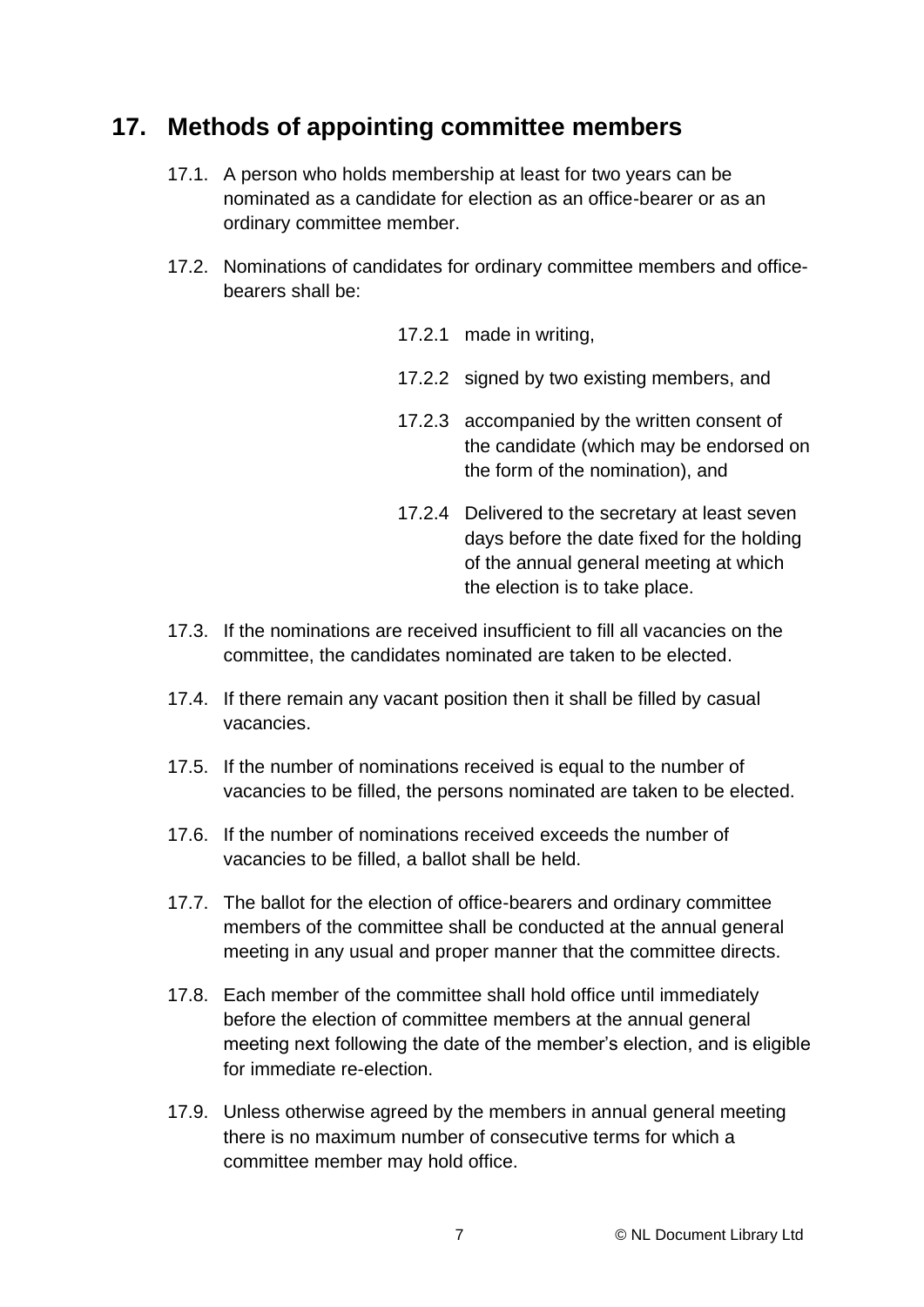#### **18. Termination of committee members**

- 18.1. A member ceases to be a member of the committee if:
	- 18.1.1 that member ceases to be a member by virtue of any provision of the Act;
	- 18.1.2 that member is convicted of an offence involving fraud or dishonesty for which the maximum penalty on conviction is imprisonment for not less than three months, or
	- 18.1.3 That member is prohibited from being a director of a company under Part 2D.6 (Disqualification from managing corporations) of the [Corporations Act](http://www.comlaw.gov.au/)  [2001](http://www.comlaw.gov.au/) of the Commonwealth.
	- 18.1.4 a bankruptcy order is made against that member;
	- 18.1.5 a composition is made with that member's creditors generally in satisfaction of his debts;
	- 18.1.6 that member is absent without the consent of the committee from three consecutive meetings of the committee;
	- 18.1.7 a registered medical practitioner who is treating that member gives a written opinion to the association stating that member has become physically or mentally incapable of acting as an officer and may remain so for more than three months;
	- 18.1.8 notification is received by the association from the committee member that the member is resigning from office, and such resignation has taken effect in accordance with its terms;
	- 18.1.9 it is resolved in annual general meeting that a member be removed as a member of the committee with immediate effect.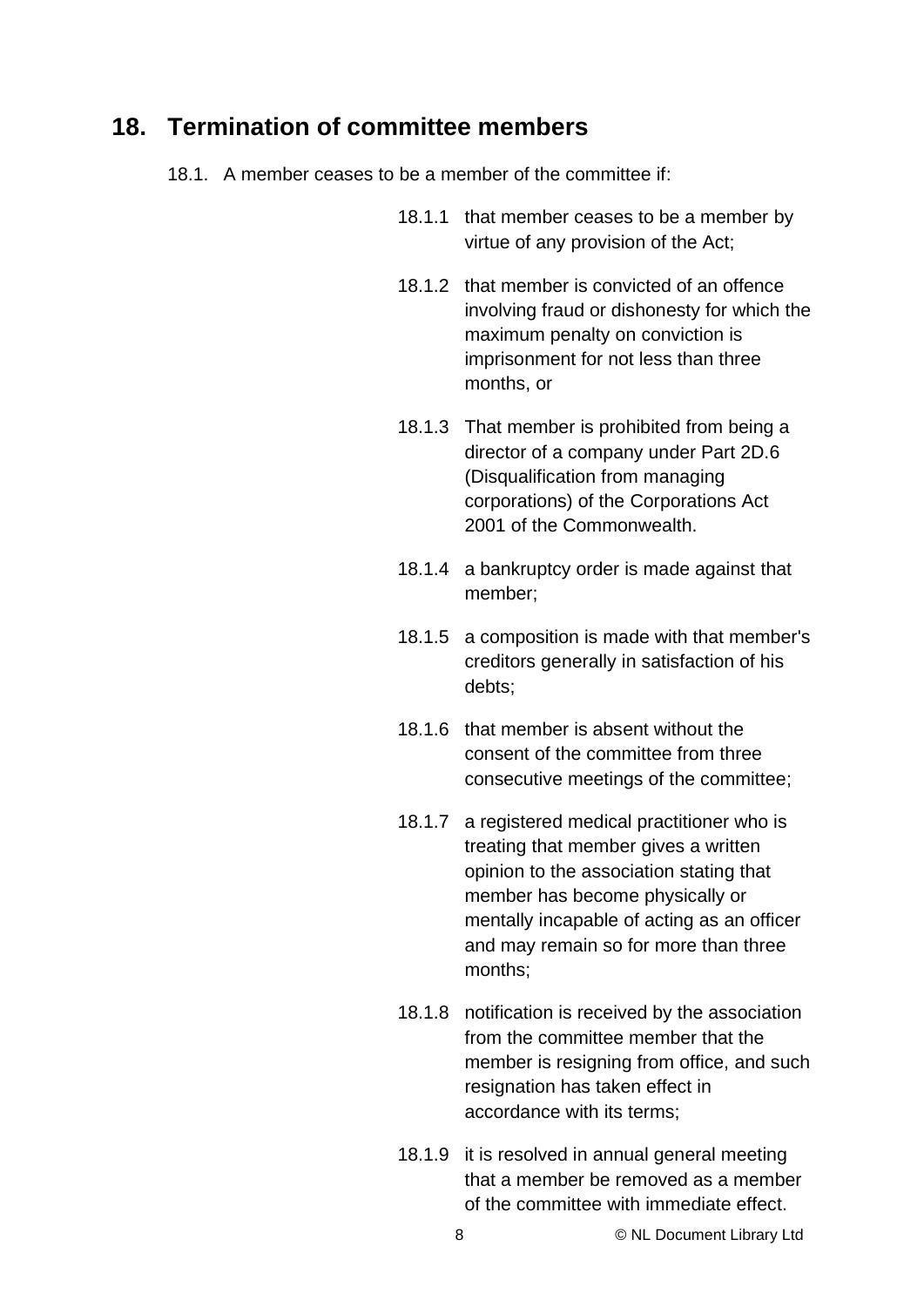18.2. If a member of the committee is terminated as set out in this paragraph he also ceases to be member of the association with immediate effect.

### **19. Casual vacancies**

- 19.1. A casual vacancy in the office of a member of the committee occurs if the member:
	- 19.1.1 dies, or 19.1.2 ceases to be a member of the association, or 19.1.3 is terminated in accordance with
	- paragraph 18.
- 19.2. In the event of a casual vacancy occurring in the membership of the committee, the committee may appoint a member of the association to fill the vacancy.
- 19.3. Following terms apply to nominations for filling of casual vacancy:
	- 19.3.1 if the nominations are received insufficient to fill the vacancy, the candidate nominated are taken to be elected and further nominations are to be received.
	- 19.3.2 if the number of nominations received is equal to the number of vacancies to be filled, the persons nominated are taken to be elected.
	- 19.3.3 if the number of nominations received exceeds the number of vacancies to be filled, a ballot shall be held.
- 19.4. The committee member who is appointed to fill casual vacancy shall hold office until the next annual general meeting following the date of the appointment.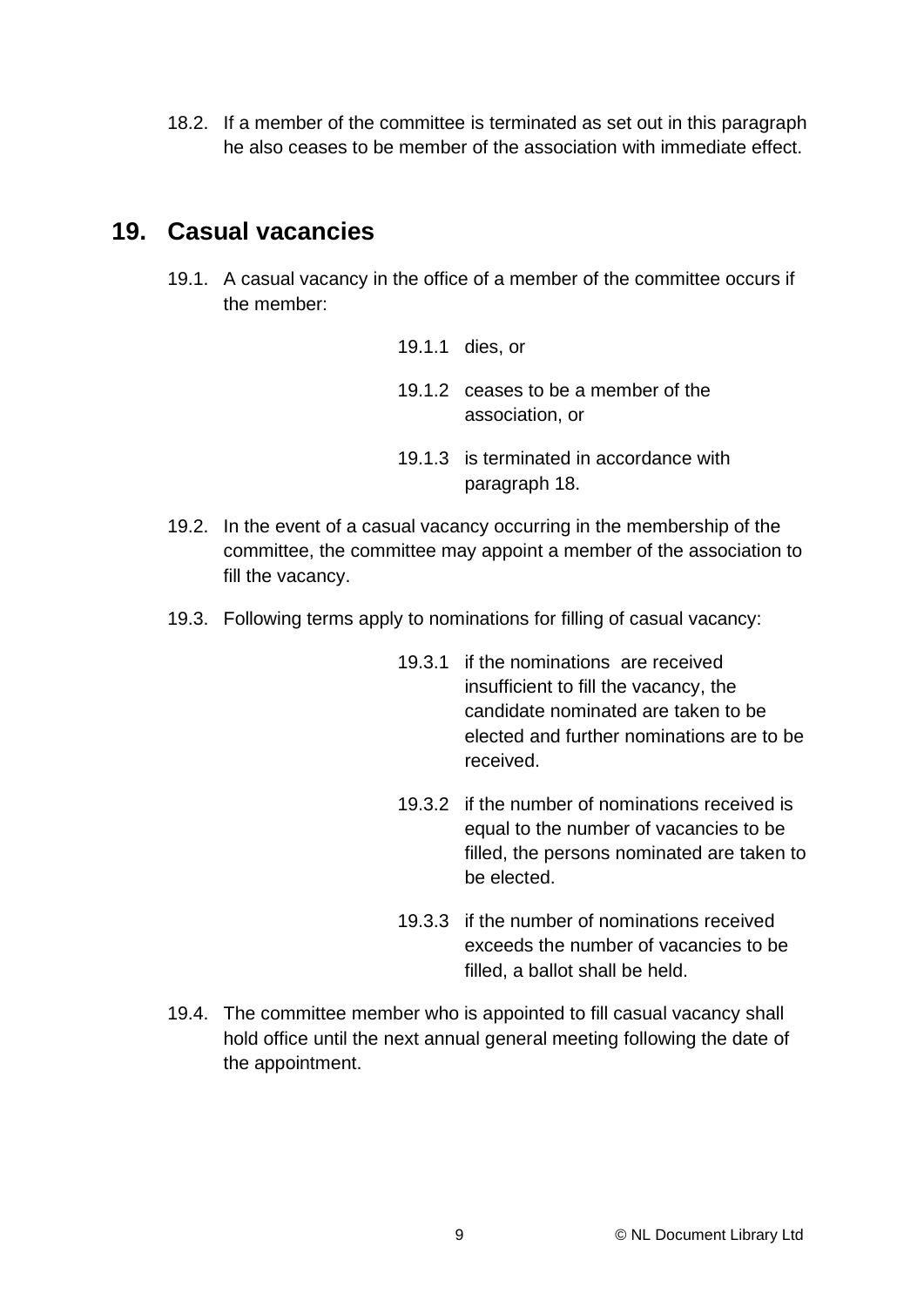# **Decision-making by committee**

#### **20. Calling of committee meeting**

- 20.1. The committee shall meet at least 3 times in each period of 12 months at the place and time that the committee may decide.
- 20.2. Any committee member may call an additional meeting by giving notice to the other committee members.
- 20.3. Notice of any committee meeting must indicate:

|  | 20.3.1 its proposed date and time;                                                                                                                                                                       |
|--|----------------------------------------------------------------------------------------------------------------------------------------------------------------------------------------------------------|
|  | 20.3.2 where it is to take place; and                                                                                                                                                                    |
|  | 20.3.3 if it is anticipated that the members<br>participating in the meeting will not be in<br>the same place, how it is proposed that<br>they should communicate with each other<br>during the meeting. |

### **21. Participation in committee meetings**

- 21.1. Subject to the constitution, members participate in a committee meeting, or part of a committee meeting, when:
	- 21.1.1 the meeting has been called and takes place in accordance with the constitution, and
	- 21.1.2 They can each communicate to all of other members any information or opinions they have on any particular item of the business of the meeting.
- 21.2. In determining whether members are participating in a committee meeting, it is irrelevant where any member is or how they communicate with each other.
- 21.3. If all the members participating in a meeting are not in the same place, they may decide that the meeting is to be treated as taking place wherever any of them is.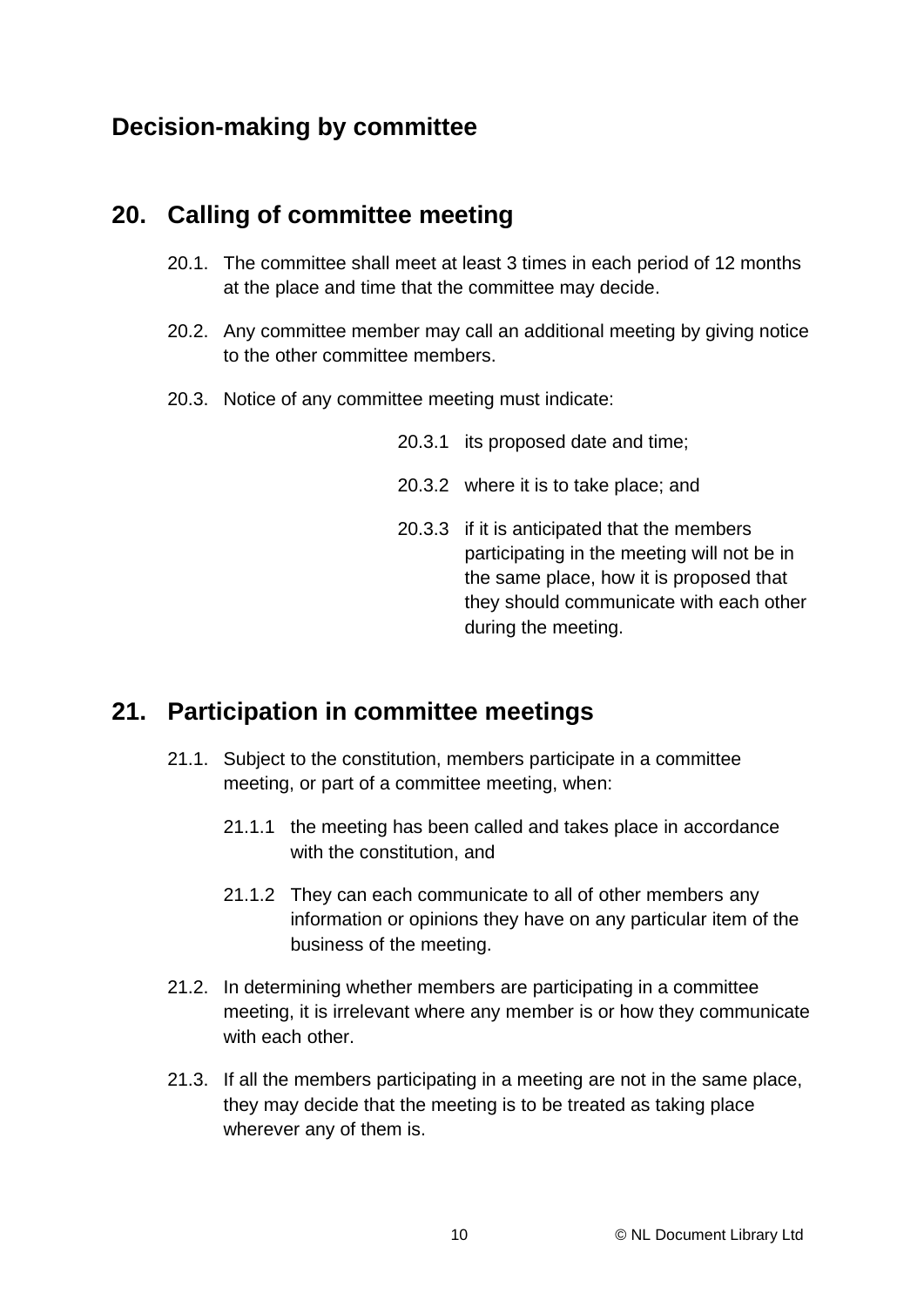#### **22. Quorum for committee meetings**

- 22.1. The quorum for committee meetings may be fixed from time to time in general meetings of the members except that the quorum must never be fewer than four and unless otherwise fixed it is four.
- 22.2. A meeting of fewer people than constitute a quorum may take place, but no proposal or decision shall be binding except a proposal to call another meeting.
- 22.3. If, at the adjourned meeting, quorum is not present within half an hour of the time appointed for the meeting, then the committee members available may appoint a sufficient number of members of the association as committee members to enable the quorum to be constituted.
- 22.4. A member of the committee so appointed shall hold office until the annual general meeting next following the date of appointment.

### **23. Chairing of committee meetings**

- 23.1. The president shall chair every committee meeting.
- 23.2. If the president is absent then the vice-president shall chair the meeting.
- 23.3. If both the president and the vice-president are absent or unwilling to act, then the other members of the committee may appoint a person to chair the meeting.
- 23.4. The person so appointed for the time being shall be known as the chairman, for the duration of that meeting.

#### **24. Casting vote**

- 24.1. Each member present at a meeting of the committee is entitled to one vote.
- 24.2. In the event of equality of votes for and against a matter, the chairman of the meeting shall have a casting vote.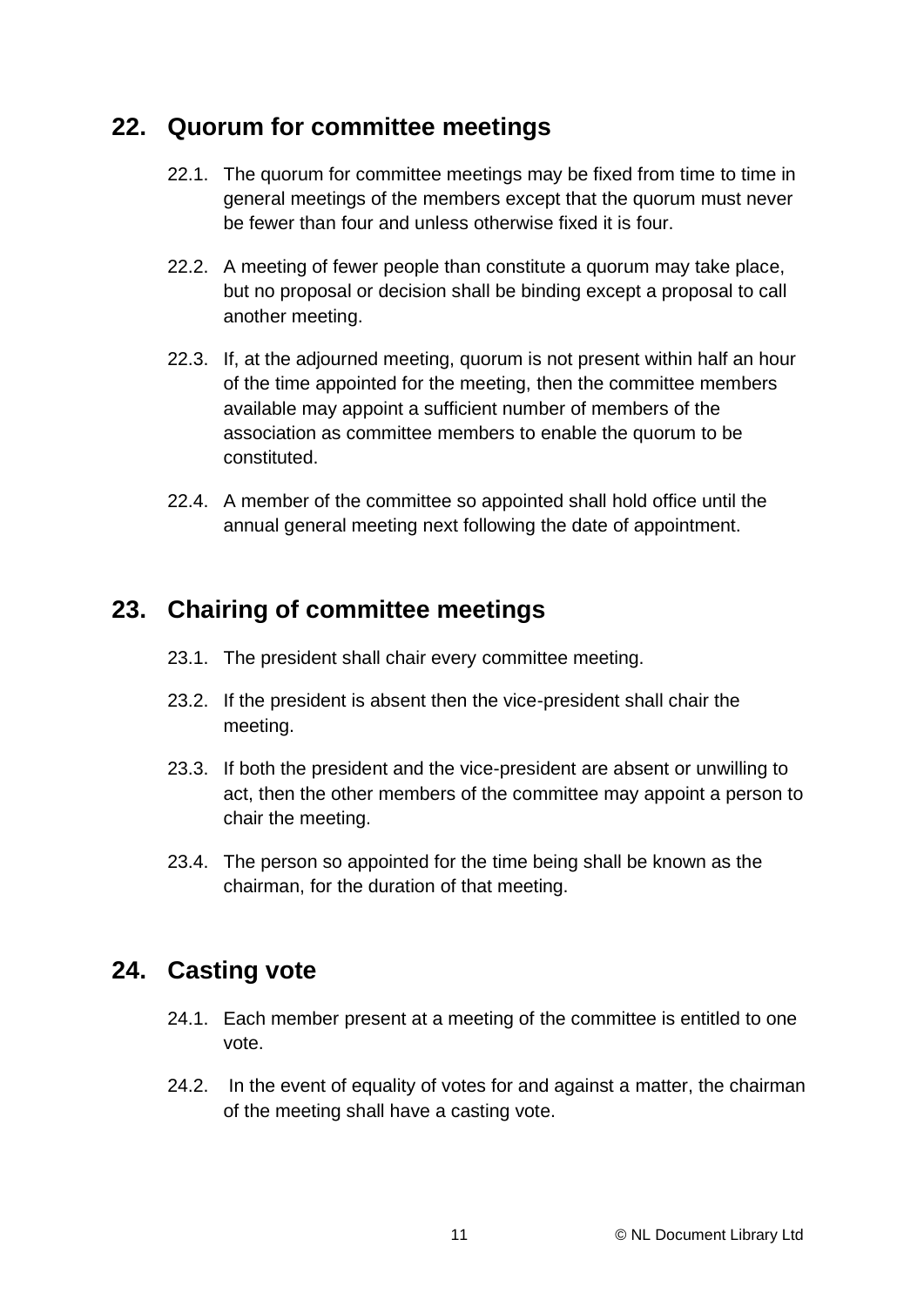### **Part 4**

# **Members general meetings**

# **25. Annual general meeting**

The association must hold its annual general meetings:

- 25.1. within six months after the close of the association's financial year, or
- 25.2. Within any later time that may be allowed or prescribed under the Act.

# **26. Calling an annual general meeting or special general meeting**

- 26.1. The committee shall decide the date, time, place and other particulars of each general meeting and shall give notice of it to every member by email, to the last known email address, or equivalent method to each member.
- 26.2. The notice of the meeting must indicate:
	- 26.2.1 the type of meeting;
	- 26.2.2 its proposed date and time;
	- 26.2.3 where it is to take place; and
	- 26.2.4 if it is anticipated that the members participating in the meeting will not be in the same place, how it is proposed that they should communicate with each other during the meeting.

# **27. Decisions making at annual general meeting**

In addition to any other business which may be transacted at an annual general meeting, the business of an annual general meeting is to:

27.1. confirm the minutes of the last preceding annual general meeting and of any special general meeting held since that meeting,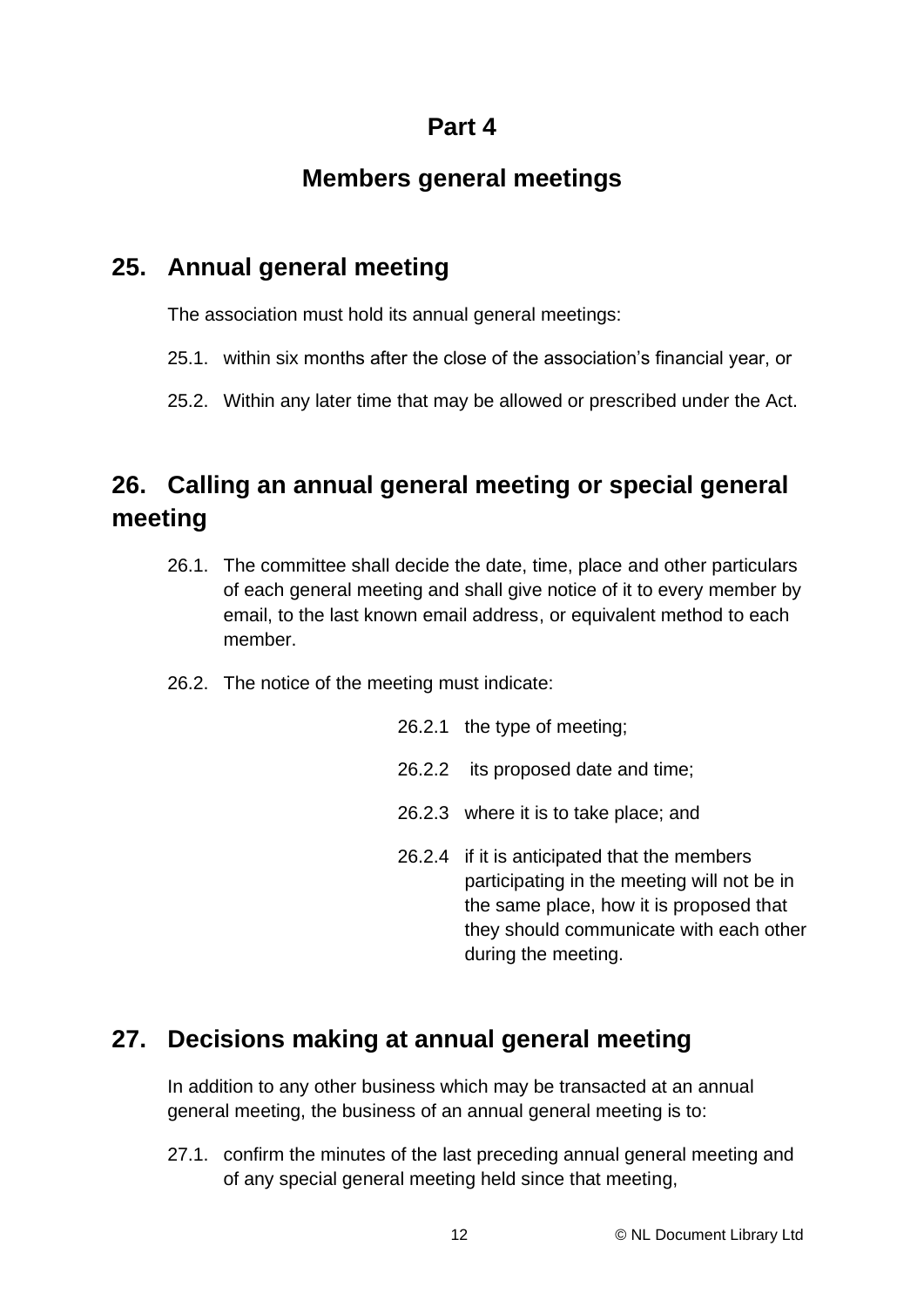- 27.2. receive from the committee reports on the activities of the association during the last preceding financial year,
- 27.3. elect office-bearers of the association and ordinary committee members,
- 27.4. receive and consider any financial statement or report required under the Act.

#### **28. Special general meeting**

- 28.1. A special general meeting of the association may be held:
	- 28.1.1 if the committee requires; or
	- 28.1.2 on the requisition of at least 5% of the total number of members.
- 28.2. The members must make a requisition for a special general meeting as follows:
	- 28.2.1 in writing, and
	- 28.2.2 stating the purpose of the meeting, and
	- 28.2.3 signed by the members making the requisition, and
	- 28.2.4 lodged with the secretary, and
	- 28.2.5 may consist of several documents in a similar form, each signed by one or more of the members making the requisition.
- 28.3. For the purposes of this paragraph:
	- 28.3.1 a requisition may be in electronic form, and
	- 28.3.2 a member my transmit signature and lodge the requisition by electronic means.
- 28.4. If the committee fails to convene a special general meeting to be held within one month after the date on which a requisition of members for the meeting is lodged with the secretary, any one or more of the members who made the requisition may convene a special general meeting to be held not later than three months after that date.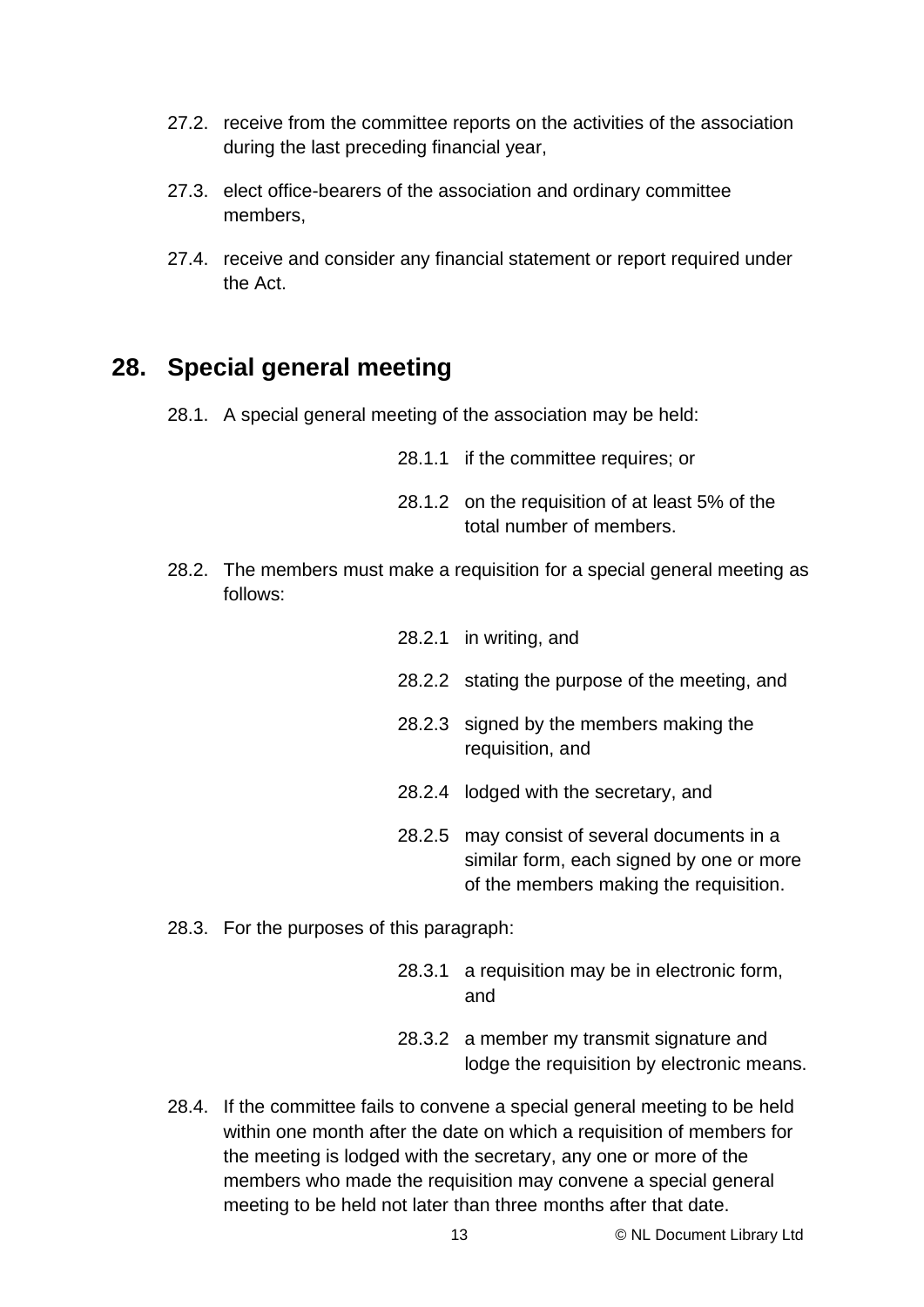28.5. If a special general meeting is convened by members themselves then they shall make sure that it is as nearly as is practicable in the same manner as general meetings of the committee.

## **29. Notice period for general meetings**

The following notice period shall be required to hold a general meeting of the association:

- 29.1. 21 days' notice if the matter requires a special resolution;
- 29.2. 14 days' notice if the matter requires an ordinary resolution.

#### **30. Quorum for general meetings**

- 30.1. No business other than the appointment of the chairman of the meeting is to be transacted at a general meeting if the persons attending it do not constitute a quorum.
- 30.2. The quorum for members' meetings may be fixed from time to time by an ordinary resolution, except that:
	- 30.2.1 A quorum must never be less than 5, and unless otherwise fixed it is 5.
- 30.3. If a general meeting is adjourned in accordance with the constitution and at the adjourned meeting a quorum is still not present within half an hour after the time appointed for the commencement of the meeting, three members present are to constitute a quorum.

# **31. Chairing general meetings**

- 31.1. The president of the committee shall chair the general meeting.
- 31.2. If the president is absent then the vice-president shall chair the meeting of committee.
- 31.3. If both the president and the vice-president are absent or unwilling to act, then the other members may appoint a person to chair the meeting.
- 31.4. The person so appointed for the time being shall be known as the chairman, for the duration of that meeting.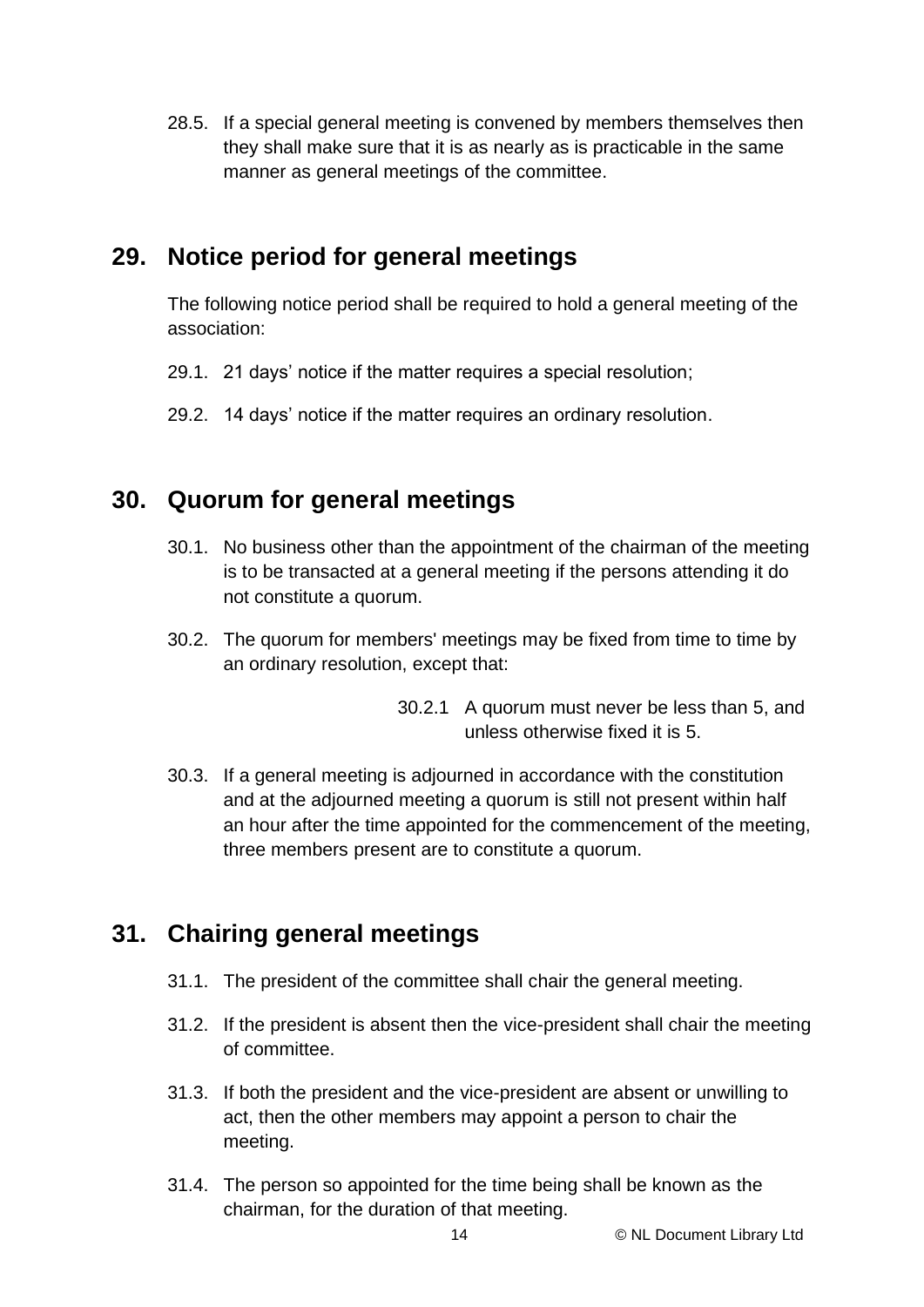# **32. Adjournment**

- 32.1. If within one hour the time appointed for meeting to commence, the number of members attending a general meeting is insufficient to form a quorum, the chairman of the meeting must adjourn it
- 32.2. The chairman of the meeting may adjourn a general meeting at which a quorum is present if either:
	- 32.2.1 the meeting consents to an adjournment, or
	- 32.2.2 it appears to the chairman of the meeting that an adjournment is necessary to protect the safety of any person attending the meeting or ensure that the business of the meeting is conducted in an orderly manner.
- 32.3. When adjourning a general meeting, the chairman of the meeting must either specify the time and place to which it is adjourned or state that it is to continue at a time and place to be fixed by the committee.

## **33. Voting: general**

- 33.1. On any question arising at a general meeting of the association a member has one vote only.
- 33.2. At a general meeting the chairman must first put each resolution to the vote by a show of hands. If the resolution is carried unanimously, that result is final. If a resolution is not carried unanimously, the chairman shall put it to a written ballot.
- 33.3. No proxy, postal or electronic votes are accepted in a general meeting of the association
- 33.4. A member is not entitled to vote at any general meeting of the association:
	- 33.4.1 unless all money due and payable by the member to the association has been paid.
	- 33.4.2 He is under [18] years of age.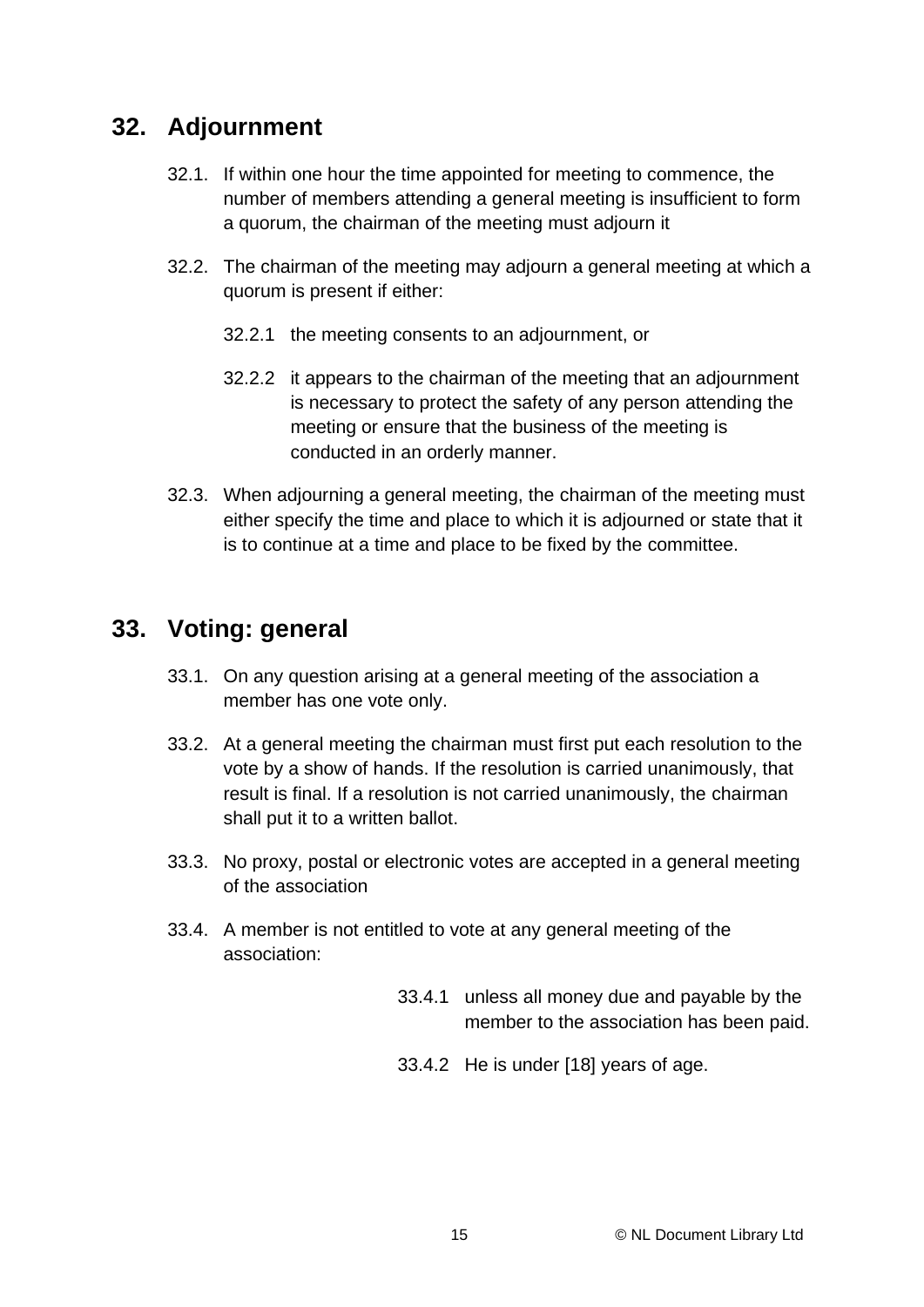#### **34. Casting vote**

In the case of an equality of votes on a question at a general meeting, the chairman of the meeting is entitled to exercise a second or casting vote.

#### **Part 5**

#### **Dispute resolutions**

#### **35. Complaint procedure**

- 35.1. Any person may make a complaint to the committee that a member of the association:
	- 35.1.1 has refused or neglected to comply with a provision or provisions of this constitution, or
	- 35.1.2 has wilfully acted in a manner prejudicial to the interests of the association.
- 35.2. The committee may refuse to deal with a complaint if it considers the complaint to be trivial or vexatious in nature.
- 35.3. If the committee decides to deal with the complaint, the committee shall:
	- 35.3.1 serve notice of the complaint to the member concerned, and
	- 35.3.2 give the member at least 14 days from the time the notice is served within which to make submissions to the committee in connection with the complaint, and
	- 35.3.3 take into consideration any submissions made by the member in connection with the complaint.
- 35.4. If the committee finds after considering the complaint and any submissions made in connection with the complaint that the facts alleged in the complaint have been true and proved then the committee may

35.4.1 expel the member from the association; or

35.4.2 Suspend the member from membership of the association for one year.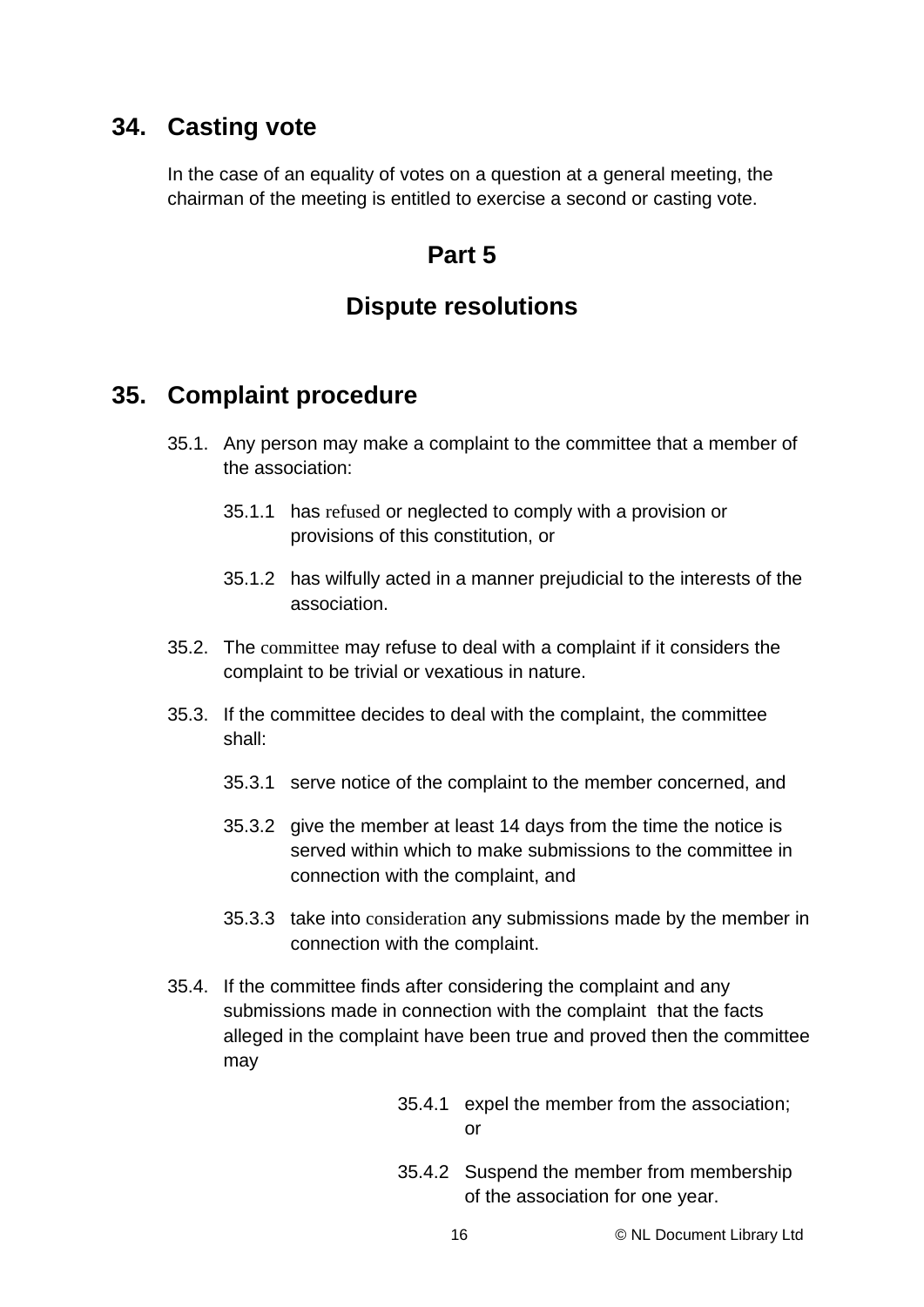- 35.5. If the committee decides to expel or suspend a member, then the secretary shall within seven days inform the member in writing about:
	- 35.5.1 the reasons given by the committee for having taken that action; and
	- 35.5.2 the member's right of appeal
- 35.6. The expulsion or suspension does not take effect:
	- 35.6.1 until the expiration of the period within which the member is entitled to appeal against the resolution concerned, or
	- 35.6.2 if within that period the member exercises the right of appeal, unless and until the association confirms the resolution.

#### **36. Resolution of disputes**

- 36.1. If a dispute occurs between the members or the members and the association then following terms shall apply:
	- 36.1.1 the parties shall try to resolve the matter in good faith by mediation;
	- 36.1.2 the parties shall appoint a non member arbitrator to resolve the matter.
- 36.2. If the issue is not resolved as set out above then the matter shall be referred to a Community Justice Centre for mediation under the Community Justice Centres Act 1983.

# **Part 6**

### **Administrative matters**

#### **37. Insurance**

The association shall maintain public liability insurance for general riding and rider insurance for competition.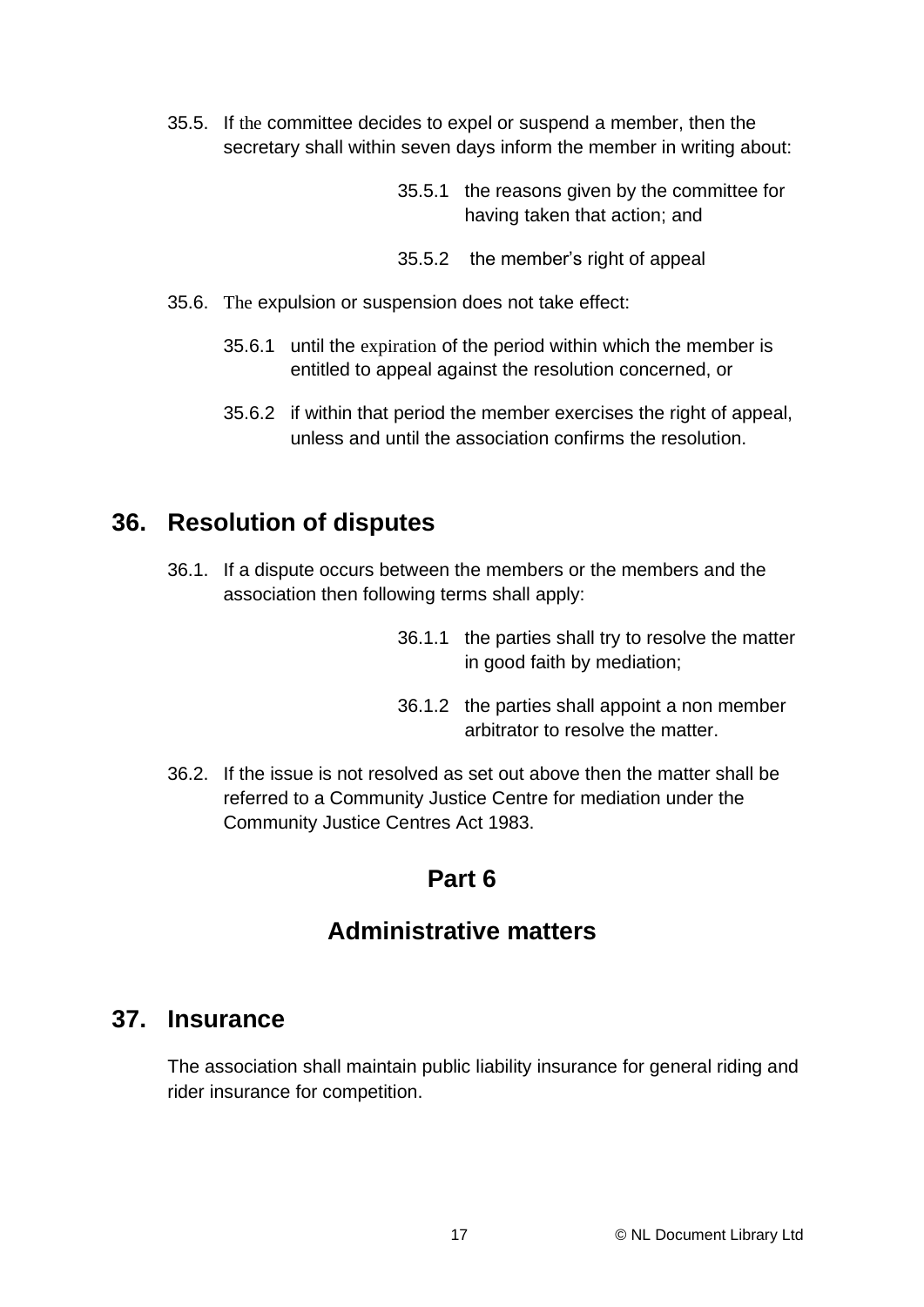#### **38. Source of funds**

38.1. The source of association's funds is from:

| 38.1.1 entrance fees,                                                           |
|---------------------------------------------------------------------------------|
| 38.1.2 annual subscriptions of members,                                         |
| 38.1.3 riding fees,                                                             |
| 38.1.4 competition fees,                                                        |
| 38.1.5 donations or other fund raising activities<br>approved by the committee. |

- 38.2. At all times after receiving any money the association, if requested, shall issue an appropriate receipt.
- 38.3. All money received by the association shall be deposited without deduction to the credit of the association's bank or other authorised deposit-taking institution account.

#### **39. Management of funds**

- 39.1. The association shall use funds solely in pursuance of the objects of the association in the manner that the committee determines.
- 39.2. All cheques, drafts, bills of exchange, promissory notes and other negotiable instruments must be signed by two authorised signatories.

### **40. Distribution of property on winding up of association**

- 40.1. Subject to the Act and the Regulations, in a winding up of the association, any surplus property of the association is to be transferred to Motorcycling NSW, which has similar objects and which is not carried on for the profit or gain of its individual members.
- 40.2. In this paragraph, a reference to the surplus property of an association is a reference to that property of the association remaining after satisfaction of the debts and liabilities of the association and the costs, charges and expenses of the winding up of the association.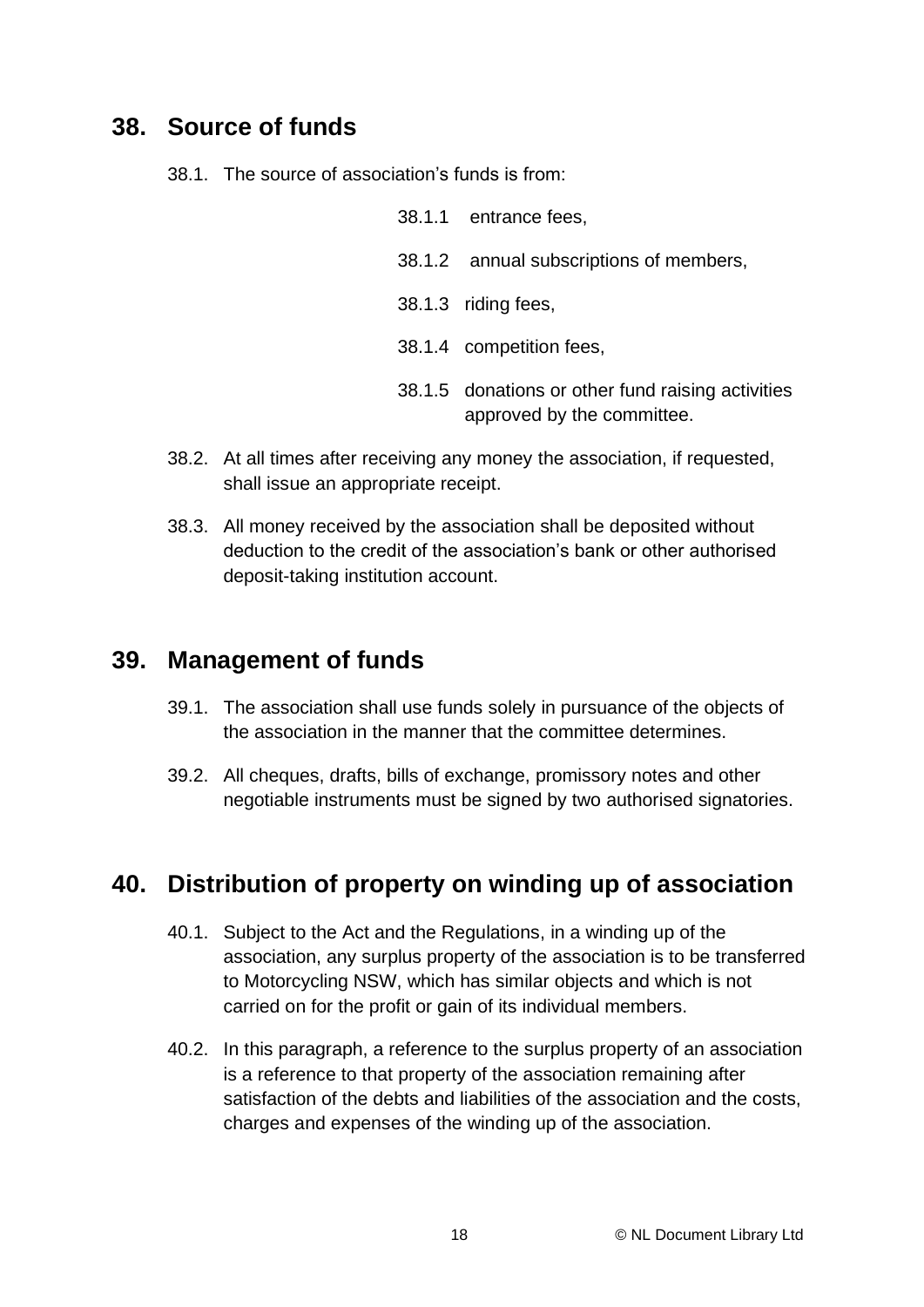#### **41. Custody of documents**

All records, books and other documents relating to the association must be kept in New South Wales at the main premises of the association, in the custody of the secretary or treasurer, as the committee determines.

### **42. Register of members**

The secretary shall establish and maintain a register of members of the association, in written or electronic form specifying:

- 42.1. the name;
- 42.2. postal and residential address;
- 42.3. email address; and
- 42.4. The date on which the person became a member.

#### **43. Inspection of documents**

- 43.1. The following documents must be open to inspection, free of charge, by a member of the association at any reasonable hour:
	- 43.1.1 register of members,
	- 43.1.2 records, books and other financial documents of the association,
	- 43.1.3 this constitution,
	- 43.1.4 minutes of all committee meetings and general meetings of the association.
- 43.2. A member of the association may obtain a copy of any of the documents mentioned in last previous paragraph on payment of a fee of \$1 for each page copied.
- 43.3. The committee may refuse to permit a member of the association to inspect or obtain a copy of records of the association that relate to confidential, personal, employment, commercial or legal matters or where to do so may be prejudicial to the interests of the association.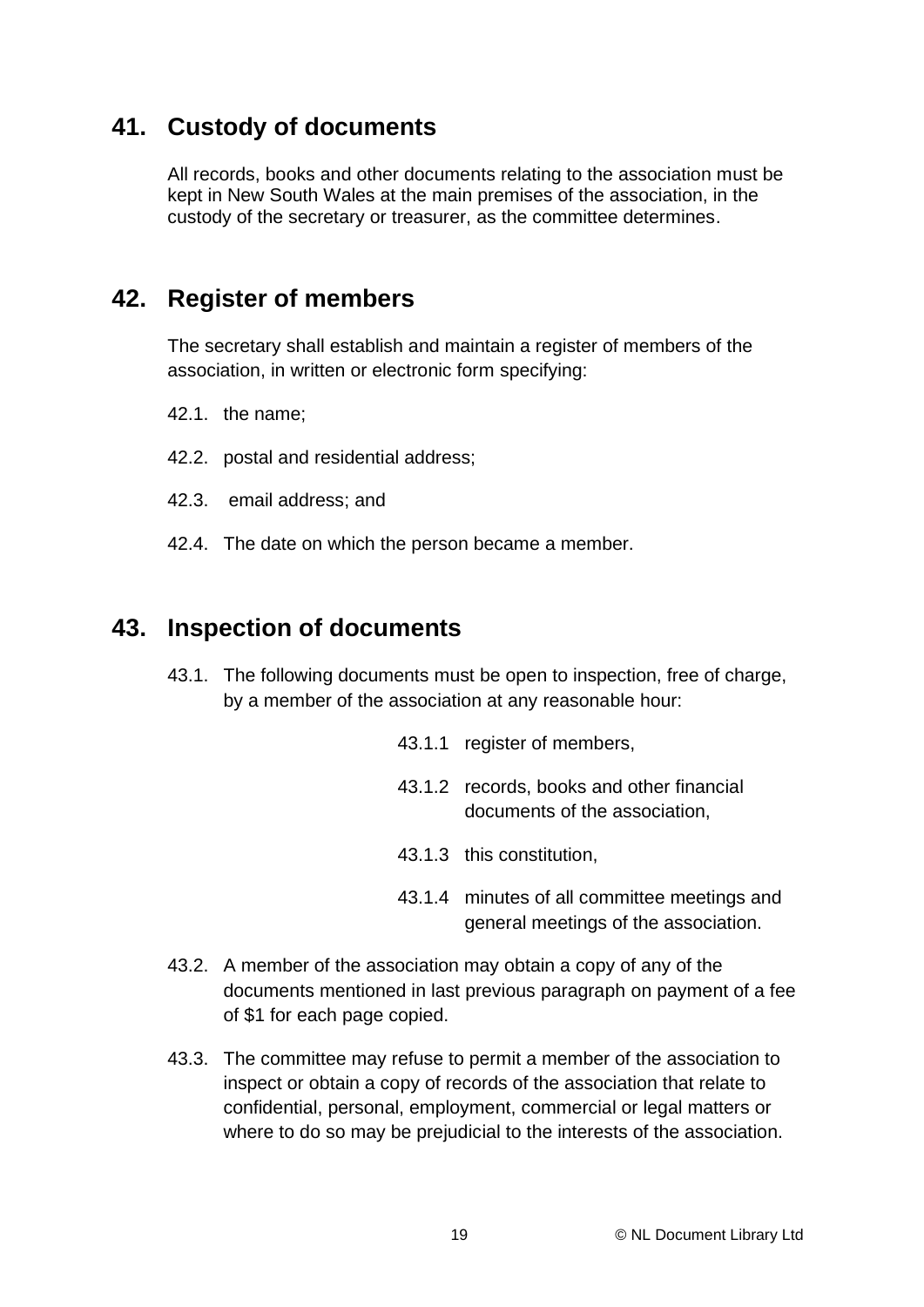- 43.4. A member shall not use information about a person obtained from the register of members to contact or send material to the member, other than for:
	- 43.4.1 the purposes of sending the members a newsletter, a notice in respect of a meeting or other event relating to the association or other material relating to the association, or
	- 43.4.2 Any other purpose necessary to comply with a requirement of the Act or the Regulation.

## **44. Means of communication to be used**

44.1. Any notice, document or information which is sent or supplied by the association shall be delivered:

44.1.1 by hand, or

44.1.2 sent by first class post or recorded delivery, or

- 44.1.3 by e-mail, or
- 44.2. It shall be deemed to have been delivered:
	- 44.2.1 if delivered by hand: on the day of delivery;
	- 44.2.2 if sent by post to the correct address: within 72 hours of posting;
	- 44.2.3 if sent by e-mail to the address from which the receiving party has last sent email: within 48 hours if no notice of nonreceipt has been received by the sender.

and in proving such receipt it shall be sufficient to show that such notice, document or information was properly addressed and, in the case of post, posted.